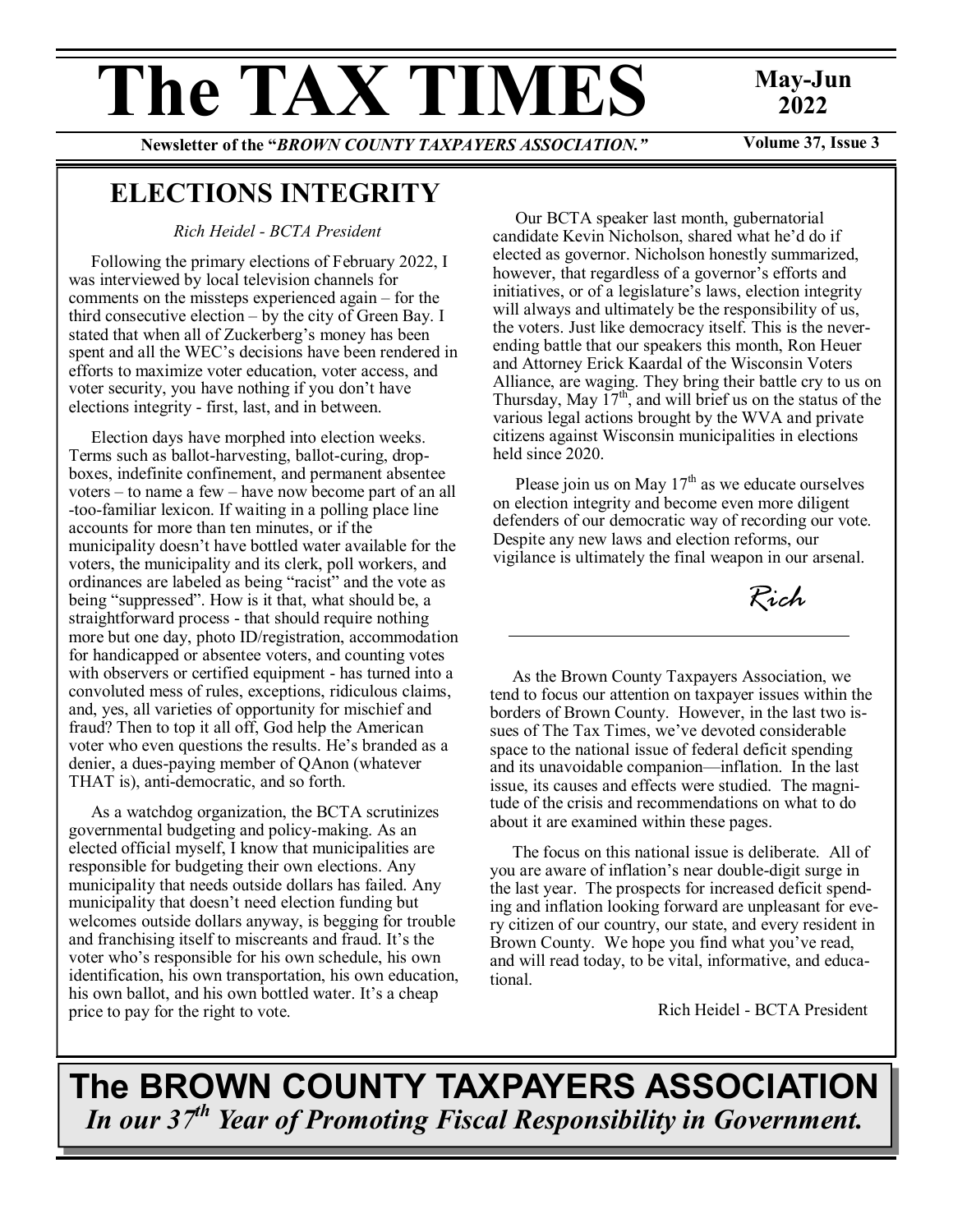## **March Meeting Notes**

Adam Jarchow, a Republican candidate for Wisconsin Attorney General, spoke about his observations of problems in the AG's office and his ideas for improving the operation of the AG's office and upgrading law enforcement throughout the entire state.

He has been an attorney for nearly 20 years, representing hundreds, possibly thousands of small businesses over that time. He and his wife are small business owners. So, speaking to business groups or business-oriented groups, and taxpayer groups are in his wheelhouse. A few years ago when he served in the state legislature, he spent a lot of time working with conservatives like Tom Tiffany on what he calls bread and butter issues of private property rights, and regulatory reform. You may have heard of a bill or law called the REINS Act. (REINS). Adam was the author of this bill. This bill has paid serious dividends during the Evers administration because it prevents state agencies from making new rules if those rules exceed cost thresholds. They will need legislative approval to move forward. The DNR, for example, is notorious for making horrible and expensive rules that cost businesses and farmers lots of money. They've been mostly stopped from doing that because of the REINS Act. For example, the DNR proposed a nitrate rule. And once there was some testimony about the cost, they had to withdraw it because they knew they would never get it through the legislature. Those kinds of issues are very important for this office. People don't spend enough time monitoring the non-law

enforcement side of the AG's office.

When he talks to his law enforcement friends, they are demoralized. They feel like they are doing the hard work of the law enforcement business: investigating people, getting them into handcuffs, arresting them, and turning them over to the district attorneys for prosecution. They then are right back out on the street with the low bail, no bail soft on crime plea deals. We all talk about it that it's Milwaukee. It is happening all across Wisconsin with these judges and prosecutors. We have some good ones to be sure we have good prosecutors, but we have some really bad ones even in conservative parts of our state where we should not have that happening.

It starts in law schools. It probably starts in elementary schools. We are starting to indoctrinate people to be liberals from the time that they are in elementary school. And by the time you've gotten through four years of college and three years of law school, they have had a lot of indoctrination to deal with.

Election integrity is our top priority. The most important thing that we will do is fix our election system. If we don't have election integrity, if half the people in the country believe their vote was stolen or didn't count, or was diluted by cheating, how long can we sustain a Republic with that? You have seen how hard it is right now. The tension in the fights, even intra-party fights because of that, we have to fix it. And thankfully, because of the audits, we know a lot of the things to fix.

Dave Nelson - Secretary

#### **Monthly Meetings @ The Village Grille**

Monthly meetings are held at **The Village Grille**, **corner of Hoffman and East River Drive,** Allouez. The location has no stairs or steps, convenient parking, and a room to better accommodate speakers and conversation. There will be three selections from which to choose lunch - each one will be priced at \$12 (including tip.) Lunch is at 12:00 noon with monthly speakers presenting.

**SUPPORT THE BCTA New Members are Always Welcome.** 

**www.BCTAxpayers.Org**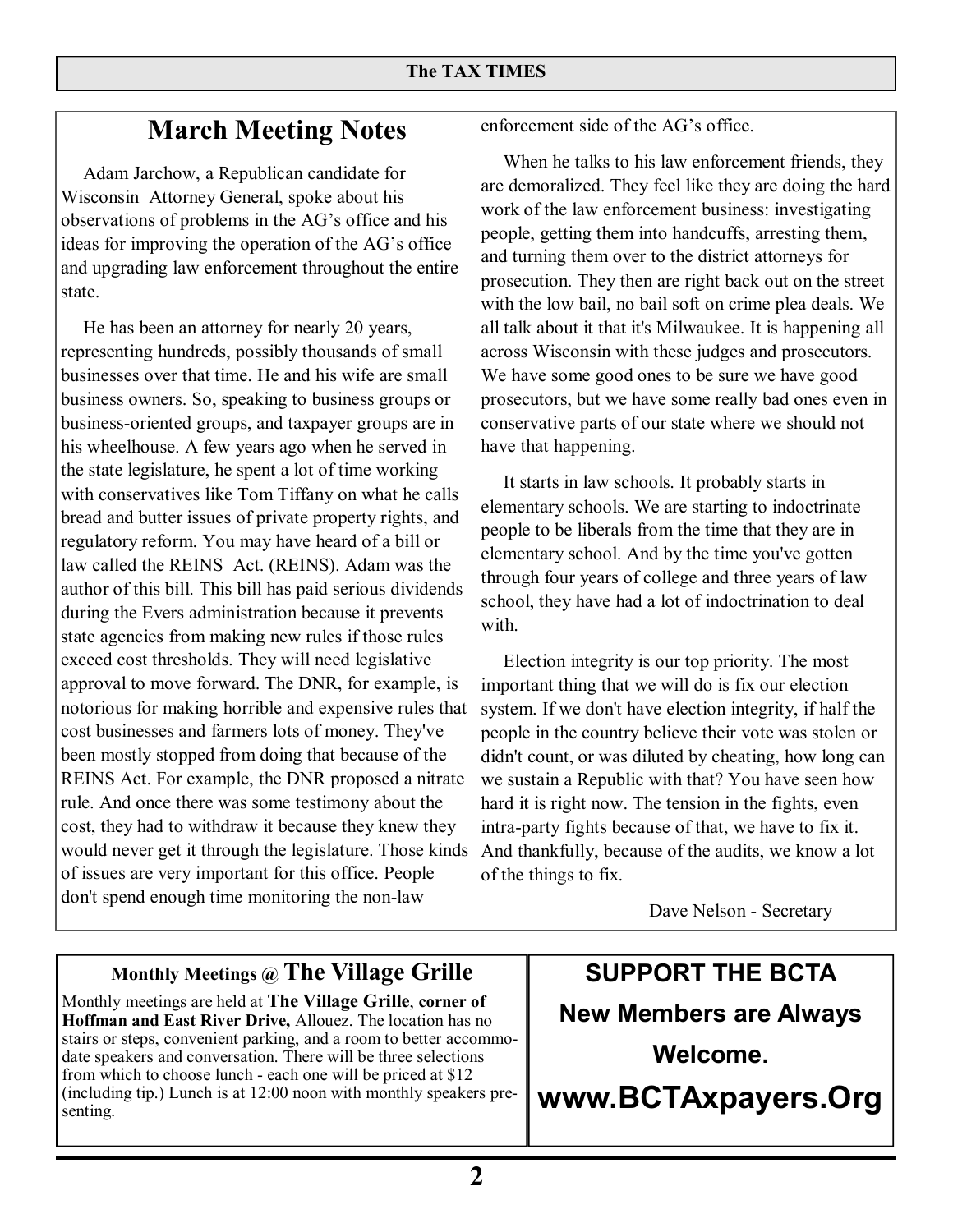## **The Great Reset**

Scott Liddicoat, Member

 I've written previously on this topic in this space. Call it deficit spending. Call it inflation. Call it money creation. In *The Peculiar Institution* (Tax Times, March 2022) I described how the federal government creates money from n-o-t-h-i-n-g, and the effects of this routine, destructive practice by the political class.

 Now I've been asked to follow up, providing specific solutions to defeat this terrible, generational problem. To defeat deficit spending will require extraordinary resolve. The result? Replacing government monetary oppression with a Great Reset of economic and moral justice for every American.

#### **Understand the Scope of the Problem**

To do away with deficit spending—The Peculiar Institution—the enormous scope of the tragedy must first be acknowledged.

 $$30,000,000,000,000$  (\$30 trillion) in debt to  $$30,000,000,000,000$ date. The political aristocracy has deficit spent 58 out media. In the of the last 60 years. More than \$29 trillion of our debt  $\frac{anytning}{notfold}$ . In the has been created in that time. More than \$12 trillion hall equal that has been run-up in the last ten years. Almost \$7 accepts the trillion of that since 2020. That's  $$8$  billion created without example. from n-o-t-h-i-n-g, day after day for the last  $2$  Deficit money creation has placed Americans years. This crisis is structural in two ways.

 It's structural because deficit spending is simply the way the politicians have grown to think and do business. But it's also structural because there's currently no other way to pay the bills. American tax collections for this year are expected to be about \$3.5 trillion. Of that, \$2.5 trillion is spoken for in mandatory outlays, primarily Social Security and Medicare. That leaves roughly \$1 trillion for

discretionary spending. Military spending will take  $\frac{3}{4}$ of that.

 In the end, only about \$250 billion will be left for politicians to spend on everything else for the rest of the entire year and still remain within budget.

With all the crises they'll create and the new initiatives and programs they want, they'll go way over budget. They'll deficit spend even if a good economy brings in unexpectedly high tax revenues. That's the textbook definition of "structural deficit." Every year Washington political elites give us the picture definition to go along with it.

#### **This is the Hardest Thing to Do**

 How do we overcome deficit money creation? The first step I proposed in *The Peculiar Institution* is still the most important, and the hardest to accomplish. *"Do not shrink from the truth you've just learned. Few people want to acknowledge such systemic injustice. Awakened to it, we must own the truth."*

than \$29 trillion of our debt anything about deficit spending is intolerant and That's \$8 billion created without examination or reason. In the face of all this, This is terribly challenging to do in the face of an army of "experts" with direct access to a complicit media. In the face of people who scream that to do hateful. In the face of ordinary conversation that accepts the destructive practice of deficit spending trust the truth and your common sense. Deficit spending is unjust. It is wrong.

> The political aristocracy is powerfully motivated to see the peculiar institution continued. But look at their record. Remember 2007 and 2008? Remember when they told us there was no housing bubble or financial crisis, even after these events were well underway? Remember just a few months ago when inflation was transitory?" With the most extensive

*(Continued on page 4)*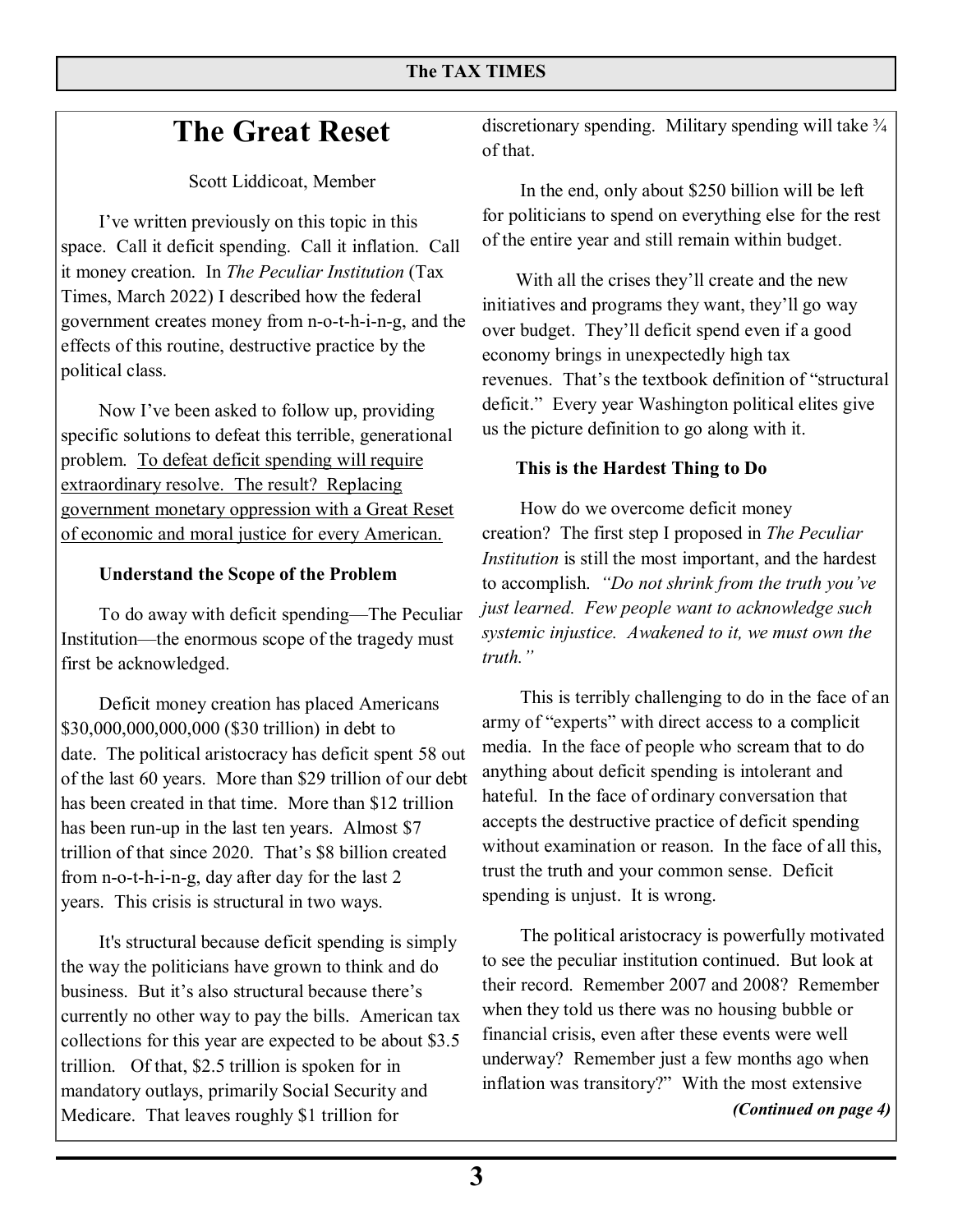#### **The TAX TIMES**

#### *(Continued from page 3)*

financial resources on the planet, they've been regularly and spectacularly wrong.

 Finally, politicians always disregard the horrible injustices their deficit money creation inflicts on everyone, but especially the poor. To the political class, those injustices simply aren't worth their trouble, so we don't hear about them in the media.

 Trust yourself. The politicians and experts have no better reasoning powers than you or I. They aren't made of uncommon human material, and they certainly don't have angel wings. They are powerfully motivated to see the deplorable practice of deficit spending—the peculiar institution increased and expanded.

#### **They'll Never Do It On Their Own**

 It's vital to concede that the political aristocracy won't stop creating money on its own. Special blue ribbon budget panels and commissions have never worked. The balanced budget amendment didn't go anywhere. Three waves of (so-called) conservatism (Reagan Revolution, Contract With America, Tea Party) have come and gone. Sorrowful political speeches about the debt are useless. Deficit spending is worse than ever.

 It's clear, that the political class won't stop overspending on its own. Creating deficit dollars is far easier than taxing us for the status and power they crave. They'll have to be forced to stop.

#### **The Issue that Keeps On Giving**

Acknowledging, owning, and conceding has now brought us to engaging. To engage the single issue of deficit money creation is to engage thousands of issues that matter to you.

Everything the government does must be paid for. It's for just this reason that we must become

single-issue voters on deficit spending. Single issue politics is usually regarded as unrealistic. But in this case, every federal government issue is combined in this one. Without deficit money support many offensive problems just disappear.

Want more freedom? Want less government? Want politicians to have to choose needs over wants? Want a government that must offload much of its inefficient and cowardly bureaucracy? Make it clear. You won't vote for politicians who are complicit in this destructive practice. You want the federal budget balanced, and that means no spending beyond taxes collected. You're voting on this issue and one of two things is coming to an end—deficit spending or my vote for you.

#### **Incentivize Them**

 You own a business and one of your employees has overspent their budget 58 out of the last 60 years. Way overspent. What would you do?

 Sadly, politicians can only be fired at election time. Elected replacements persistently fail to meet their advertising claims. Let your candidates and elected officials know that from now on here are your expectations whenever the budget isn't balanced. All expenses are economy for them and their legislative staff. This means covered expenses will be reimbursed at the General Services Administration rate. Commercial travel. Economy lodging. Modest meals. No exceptions. This is only sensible and reasonable for compulsive spenders. It can also be agreed to voluntarily before being introduced as legislation.

 In addition, inform political candidates and officials you expect them to sponsor legislation to cut their salary and benefits in half in any year spending exceeds tax revenue. Staff too. In the interim, this *(Continued on page 5)*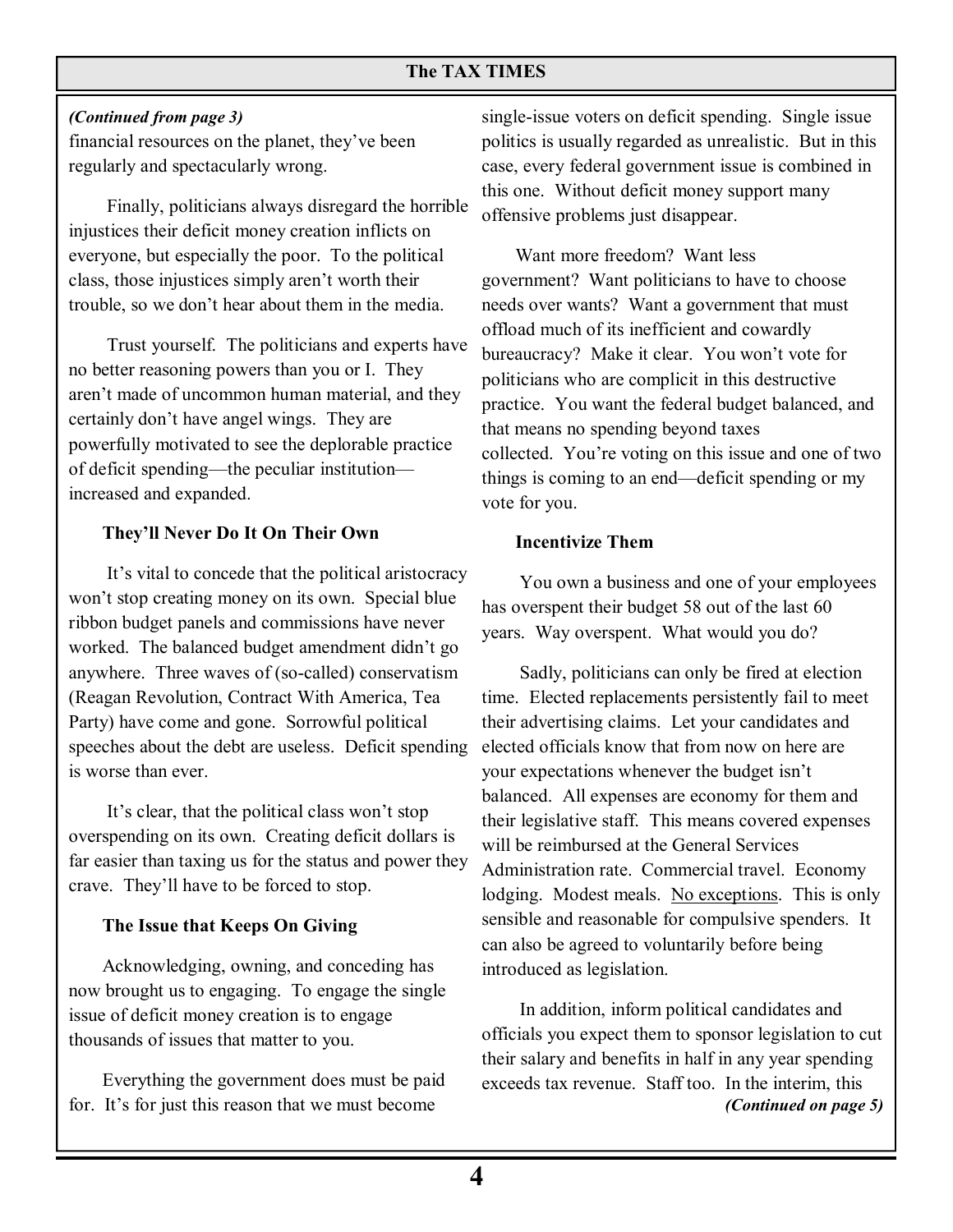#### *(Continued from page 4)*

should be agreed to voluntarily. And why shouldn't it be agreed to voluntarily? When politicians can't operate within their means they certainly shouldn't be adding zeros to their net worth. This is especially true when their wealth and celebrity is built upon the inflation their deficit dollar creation inflicts upon every ordinary American.

#### **Smarter, Angrier, or Both**

 The political aristocracy depends on us to be innocent, ignorant, or submissive. We have to get a lot smarter. Angrier too. Here are just a few examples.

 Political aristocrats tell us one of the best ways to balance the budget is to boost corporate taxes. Increases in corporate taxes are just passed on to consumers in the form of higher prices. Corporate taxes become sales taxes paid by you and me.

 Federal block grants are simply absurd. Every year, billions in federal tax payments are collected from the states. Then they're sent back to the states in questionable grants used to buy political patronage. Of course, grant administration costs are subtracted before the money is returned, even though accountability is minimal.

 The green new deal and its policies are far from settled [*sic*] science. Yet our political aristocracy stands ready to pledge trillions in deficit dollars year after year to combat it. And while they condemn fossil fuels, it hasn't kept them from continuing to bankroll their pals in those industries with hundreds of billions in deficit-financed support. Of course, no government proposal will ever permit free markets and free enterprise to resolve issues like this to everyone's benefit.

 Federal stimulus payments made from deficit money are just senseless and irresponsible. Any short -run gain is quickly surpassed by the increased

inflation they cause. Everyone is harmed, but especially the poor, even if they receive a stimulus payment directly.

These examples (and many more) are politically manipulative, unjust, and shameful. We must recognize this kind of deceit and alert others to it. We need to pay attention to the names of politicians who support schemes like these and vote them out. Most important, we must be audibly angry with our rulers about stopping deficit injustice before it becomes law.

#### **Spending and Legislation Made Open and Clear**

Clear citizen oversight of legislation and spending is required to bring the political aristocracy to heel on deficit money creation.

Every dollar of federal spending must be tracked in real time. Any entity spending money traceable to a federal government funding source must post this information in real time to a single location. It must be broken down by legislative provision, federal account number, and what the money was spent on transaction by individual transaction. All spending must be traceable to a federal department and a specific, approved spending authority. The ruling class must be forced to account for every federal dollar spent, where the money came from, and how it's being accounted for.

Reform of the legislative process is even more vital. From the beginning draft, all potential legislation must be updated and available for public review in real-time on the internet. Before legislation leaves the committee and is reported to the floor, it must be open for public review and comment for a minimum of ten days. After this time, committee members may mark up the bill further, subject to another ten-day public review.

*(Continued on page 6)*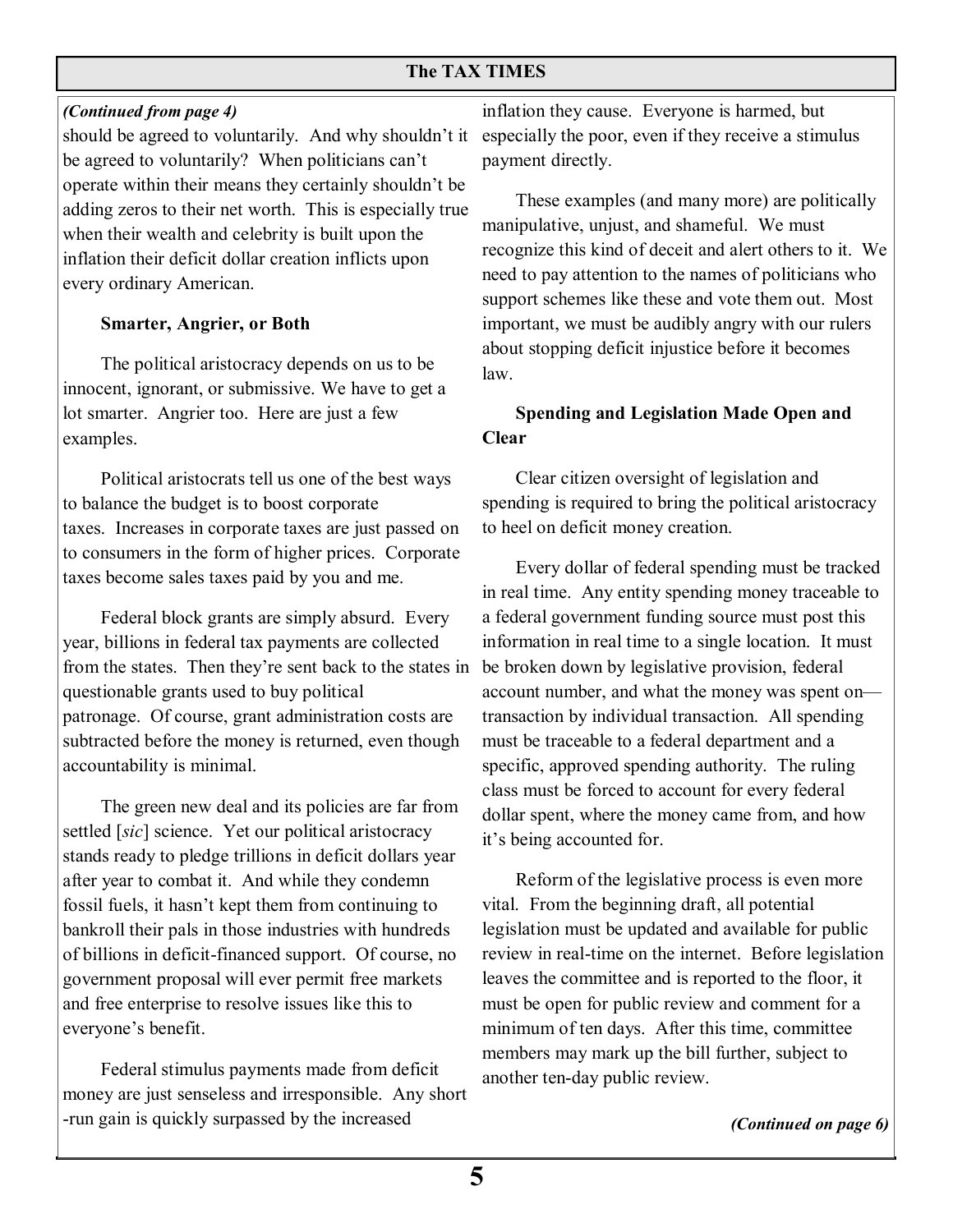#### *(Continued from page 5)*

Upon reaching the floor, legislation may not be voted on without another minimum of 10 days for public review. After this time, proposed legislation may be reopened for discussion, debate, and change, and then subject to another ten-day review. In other words, there will be no more late-night changes, followed by an early morning vote, followed by a recess, followed by moving on to the next crisis the politicians have endorsed for the news cycle.

These provisions are reasonable in a modern representative republic. They're necessary to compel deliberate, responsible spending behavior from our rulers.

#### **There's Always Solution Z**

 Of course, the preferred solution for many is approval, ignorance, apathy, or continuing to let RINO's be RINO's. In other words, don't touch the peculiar institution. Continue to give the political aristocracy power and influence at our expense through deficit money creation. If this solution prevails, most of us will be living witnesses to yet another repeat in the history of tyranny. The creation of fraudulent money will ultimately have its way with us. As always, it unleashes forces it cannot control.

In fits and spurts, our economy may descend into second world status. Our current high inflation, shortages, social chaos, and incompetent government suggest we're on this path. We may ultimately suffer a currency collapse, the scourge of hyperinflation, or some other widespread economic breakdown. All of these possibilities (and more) are in play as our rulers create more, and more, and more, and more money from…from…n-o-t-h-i-n-g.

#### **An Extraordinary Reset**

Some who read my first piece on deficit spending (*The Peculiar Institution*, Tax Times, March 2022) said my solutions were "soft." I want to thank them for inviting me back to write *The Great Reset*. Here I've provided more specific remedies to deficit money creation by the political class. But I still stand firmly behind what I wrote in my first piece. *"Once we own the truth, we must act on it. What shape our actions take depends on who we are, our circumstances, and our conscience. But act we must."*

I've chosen to act by making this issue simple and clear for myself and extending that clarity to you and others. I'm reaching out to those running for, and currently occupying federal offices I can influence with my vote. The terms for my support and vote are the terms I've described herein The Great Reset. If they don't agree to them, they won't get my vote.

You've learned that deficit money creation by the political aristocracy is the most deeply rooted, destructive problem of our time. But solution Z doesn't have to be the future for you and your loved ones. Engage on the issue. Become smarter on it. Educate others. Get angry about it. Make the terms of your vote clear to those in and seeking power. Follow through.

Your action is necessary to require responsible behavior from your elected officials. Use what you've learned to become part of The Great Reset. It will be an extraordinary reset of economic and moral justice for America.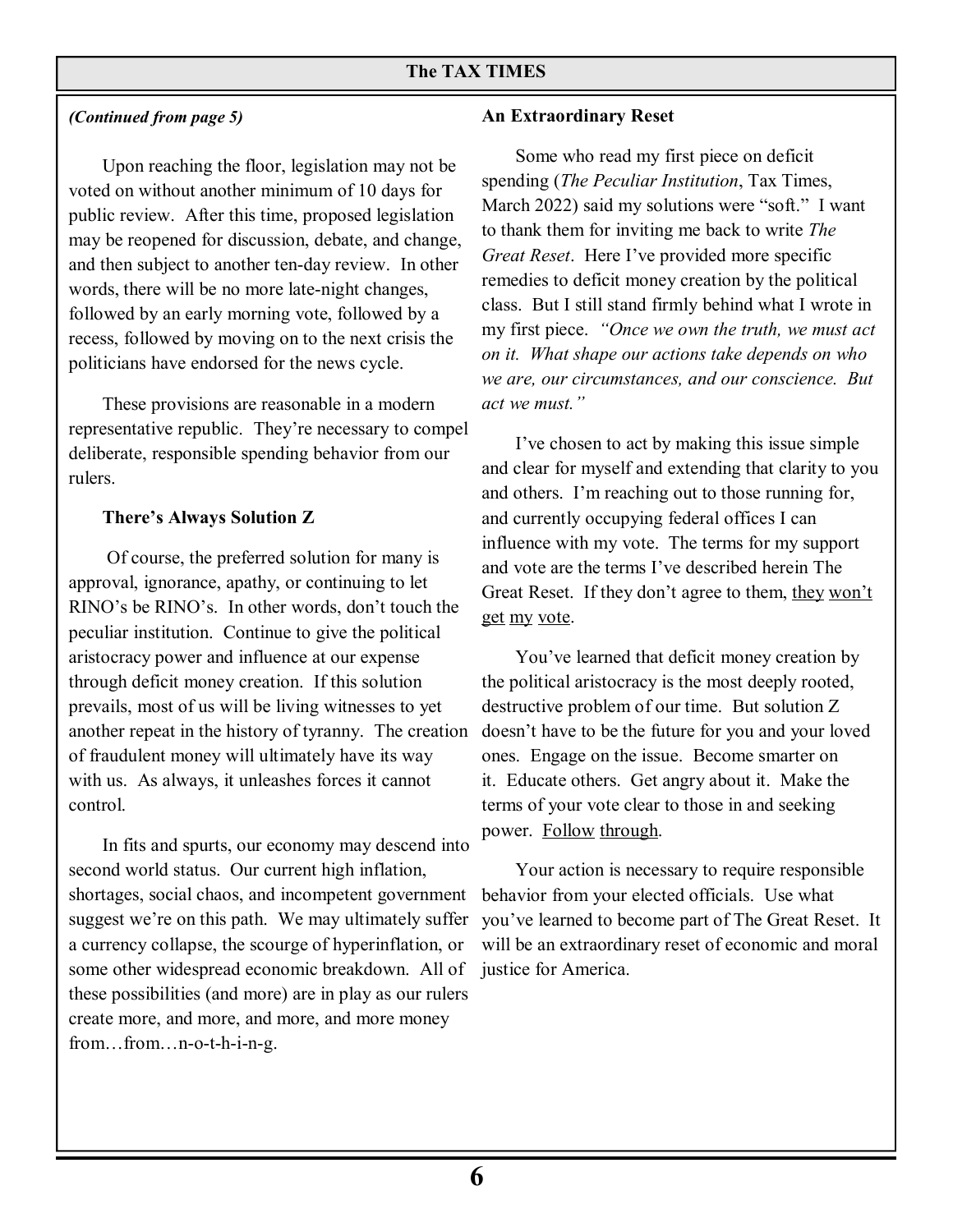### **APRIL MEETING NOTES**

Kevin Nicholson, a Republican candidate for governor of the State of Wisconsin, spoke about his reasons for running for governor, some major problems he sees, and potential solutions. He has experience as a dad, husband, Marine veteran, consultant, and candidate for US Senate.

 He explained that we have seen a dissolution of law and order. This is not a crime wave. This is a programmatic attempt on the part of the left to actually undermine the existence of law and order in our society. Unfortunately, they have been pretty successful and the result is we are seeing sky -high murder rates, violence, and rampant drug abuse spreading across the entire state. We have to get society back on track. The left is working directly against it.

We have to stop the courts. It is in the playbook of the left to continue to loosen protocols around elections and to allow as much manipulation as they possibly can. It has to be stopped. In the last two years, we saw the left use COVID as an opportunity to turn the world upside down. We have to take steps with the legislature and the new governor in order to actually put laws in place to stop county and government units from being able to arbitrarily create mandates that basically halt our society going forward.

He wants to see the institution of universal school choice. For him, that means money from the state of Wisconsin, tracking to children, and then no longer to school buildings.

Why is that important? Talk about the evils of critical race theory and the other things that our kids are being taught in their schools right now. What he wants to do is empower Wisconsin families. So that families can go to administrators and say, look, address these concerns that we have about you teaching our children or we are taking them out of your school and the funding is going to come with them. That is what you are going to finally see and see people respond. Administrators in our public schools respond to an economic pressure that they do not have today. In addition, it also gets kids out of toxic and toxic environments and into new schools more quickly as it makes it easier to start new schools because the startup funding will come with the children in the form of the funding that attaches to them.

He thinks it will create a much better market. You know what kids are being taught and you will have the ability to go into different institutions and take money. Then the other thing he would say is to talk about subjects like critical race theory. He led a group at No Better Friend. They spent a lot of time identifying what critical race theory is and how we defeat it. Universal school choice is a big part of defeating it, getting kids away from it. The Civil Rights Act of 1964 makes it clear. You cannot discriminate against Americans on the basis of race or ethnicity while critical race theory is the attempt to assign blame to people on the basis of their race or for historical sins.

That is a violation of the civil rights act. That's not about teaching the accurate history of America, which I'm all for the

good, the bad, the ugly, every kid, every person in this country should understand. But the progress we made is immense as a people. And part of that progress is the passage of the civil rights act and what we need to do and I will as your Governor ensure that institutions that perpetuate critical race theory, things like it ensued for violations of the civil rights act. That's a multi prolonged approach to education that can actually stop what is being spread now and get kids into better markets quickly.

On reestablishing law and order, several things are needed. First is the institution of mandatory minimums for setting bail limits for sentencing. He has a great group of 31 sheriffs across the state that are on his law enforcement advisory team. They have all given very direct feedback to him: We need mandatories. We need to take the ball away from district attorneys that are trying to undercharge and under-assess the bail of criminals. The legislature can define what scopes a violent charge so that we get this right. We have to rebuild law enforcement agencies in our state. We have seen real problems where they cannot recruit nor retain the people they need right now. Law enforcement has been thrown under the bus by politicians over the last couple of years. That has to stop.

Kevin views the current state energy policy as horrific and abysmal. It leads us to what we face today with rising inflation. Cutting off the Keystone pipeline was the first step in constricting the flow of energy into our economy. By doing that and by finding different ways to incentivize non economical forms of alternative energy, they are crippling our economy,

What people like Joe Biden and Tony Evers have accepted and pushed is the idea of decarbonizing our economy. We literally can't do it. We do not have the alternative energy sources to do it, plus they are wildly noneconomic. By doing this, Joe Biden and Tony Evers have started a process that is spiking the cost of energy.

We have a lot of natural gas to fuel our country and help to fuel economies throughout the world. In any case, by putting those Administration policies in place, they spike the cost of energy, and put us in a bad place. At the same time, Biden was paying people to not work We are in an even more precarious situation because of policy decisions that the government has made. The real answer is the more energy, the better. Yes, it will come from carbon-based fuels for the foreseeable future. We need to produce much larger gas volumes as economically as possible. New energy sources to harvest power from the sun are what we want. We don't have that. So, in the meantime, a cheap and plentiful, clean fuel like natural gas actually makes the world a safer place. Cheap, plentiful energy would make the entire situation more sustainable. It would be a better decision to apply. Kevin wants to hear more about allowing the market into the energy industry.

Dave Nelson - Secretary